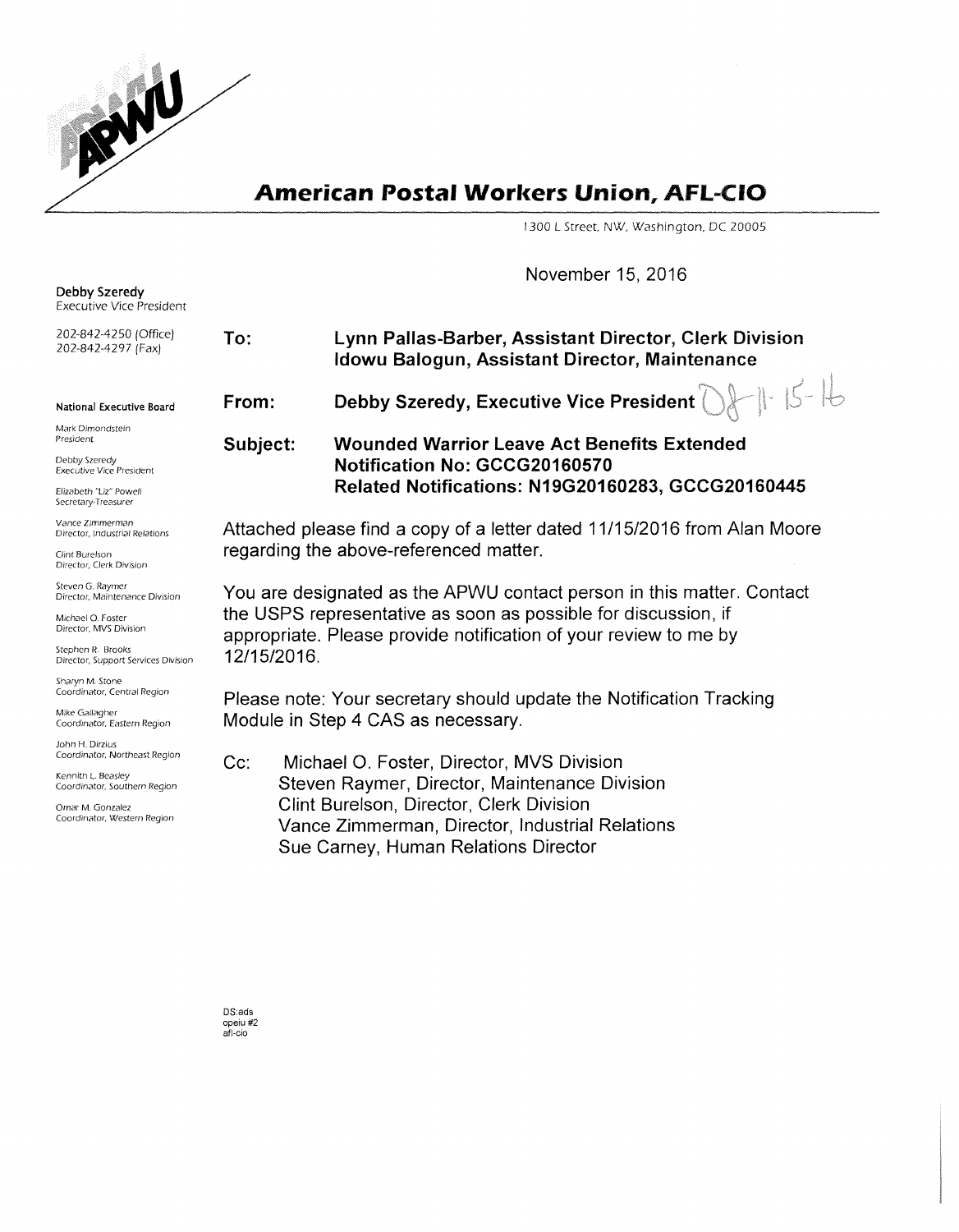lABOR RELATIONS



November 15, 2016

Mr. Mark Dimondstein President American Postal Workers Union, AFL-CIO 1300 L Street NW Washington, DC 20005-4128

Sent by Fax

Dear Mark:

This is In further reference to our previous correspondence concerning the Postal Service's creation of policy language to comply with the Wounded Warriors Federal Leave Act of 2015.

Under the Act, federal agencies are required to provide up to 104 hours of leave to eligible veterans hired on or after November 5, 2016, with a service-connected disability rated at 30 percent or more. This leave Is to be used for employees to receive treatment for their serviceconnected disability during their first year of employment.

The Postal Service has decided that this benefit will also be extended to current employees. Accordingly, all employees who were on the rolls as of November 4 and who otherwise meet the Act's eligibility requirements may use up to 104 hours of Wounded Warriors Leave during the 12month period beginning November 5, 2016. Any of these employees who used leave for a condition covered by the Act prior to this notice may request to have the subject leave converted to Wounded Warriors Leave.

Management Instruction EL-510-2016-7, Wounded Warriors Leave, is being updated to reflect this decision.

We have enclosed two copies of the subject Management Instruction, one with and one without changes Identified.

If you have any questions concerning the foregoing, please contact Noah Meyers at 5024.

Sincefely

Alan<sup>S</sup>. Moore Manager Labor Relations Policy & Programs

**Enclosures** 

475 L'ENFANT PLAZA SW WABHINGTON DC 20280-4101 WWW.~I"S.COM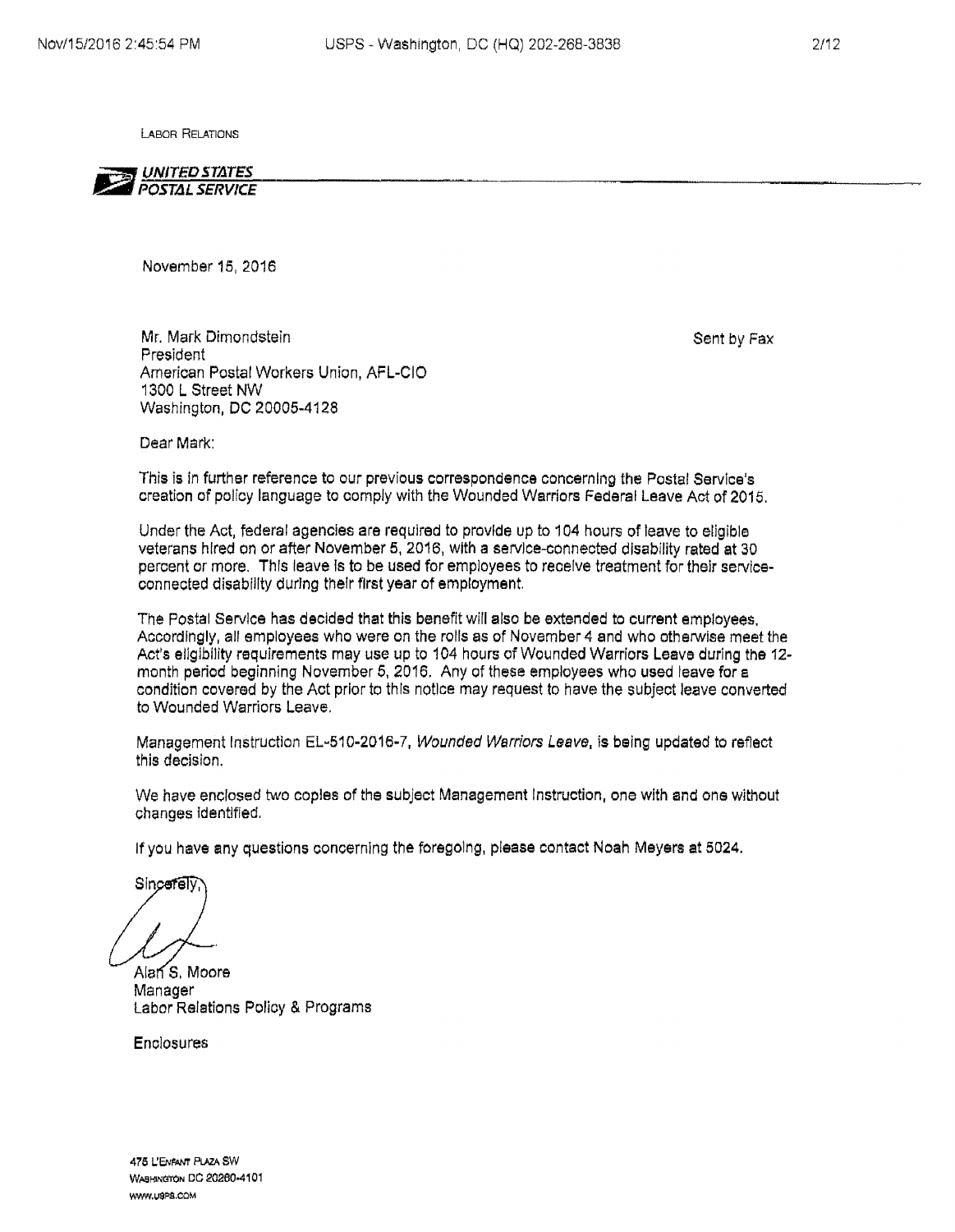# **Management Instruction**

# **Wounded Warriors Leave**

This management instruction sets forth the policy guidelines and standard procedures for administering Wounded Warriors Leave.

# Policy Guidelines

## Wounded Warriors Leave

The Postal Service supports the employment of veterans who have chosen to commence or resume a civilian career with the Postal Service following their military service. Consistent with the requirements of the Wounded Warriors Federal Leave Act of 2015, the Postal Service allows any employee who meets the eligibility requirements to take a specifically designated type of leave, without loss or reduction in pay, for undergoing medical treatment for a service~ related disability.

## Definitions

Wounded Warriors Leave Is an authorized absence from the Postal Service to undergo medical treatment for a service-connected disability rated at 30 percent or more. It is a separate leave category, distinct from sick leave.

Treatment is an ln-person visit to a health care provider, as specified in Section 513.364 of the Employee and Labor Relations Manual (ELM), and includes the course of action prescribed by a health care provider. Treatment includes but is not limited to examination for and evaluations of the health condition that has caused the disability rating.

Health Care Provider is the employee's attending physician or other attending practitioner as recognized by ELM 515.2.

Twelve-Month Eligibility Period means the continuous 12-month period that begins on the first day of employment during which an eligible employee can use Wounded Warriors Leave. For employees on the rolls and non-career employees on a required break in service (five or six days, as appropriate) on November 4, 2016, the 12~month period begins November 5, 2016.

## **Eligibility**

## **General**

All classifications of career and non-career Postal Service employees are eligible for Wounded Warriors Leave if all of the following applies:

a. They meet one of the eligibility requirements provided under Eligible Employees, and

b. They have not previously established eligibility for Wounded Warriors Leave. Eligible employees are entitled to only one Twelve-Month Eligibility Period in connection with Postal Service employment.

## Eligible Employees

Date: Effective Number Obsoletes Unit November 5, 2016 Immediately EL-510-2016-7 N/A Compensation & Benefits

Jeffrey C. Williamson Chief Human Resources Officer and ExecutiVe Vice Presfdent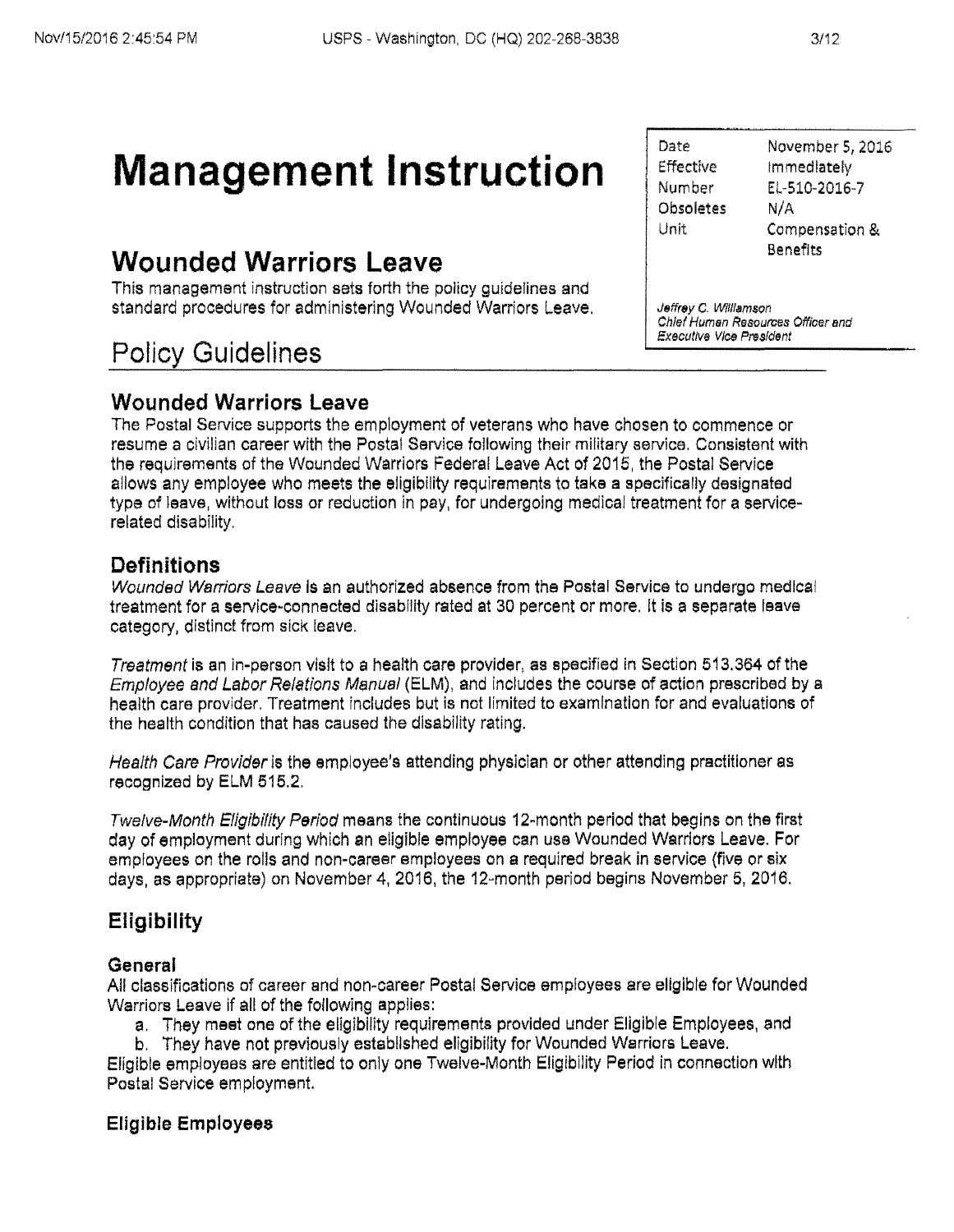To be ellglble, you must meet the criteria of one of the following:

- 1. A career or non-career employee:
	- a. With a full-time, part-time, or non-traditional schedule;
	- b. Who either:
		- I. ls on the rolls as of November 4, 2016; or
		- ii. is a non-career employee on a required break in service (five or six days, as appropriate), on November 4, 2016; or
		- iii. begins serving his or her first appointment on or after November 5, 2016; and
	- c. Who has a single or combined service-connected disability rating of 30 percent or more.
- 2. Employees who:
	- a. Leave the Postal Service's employment to participate in active duty military service;
	- b. Return directly from that military service to a career or non-career appointment on or after November 5, 2016; and
	- c. Have sustained a single or combined service-connected disability rating of 30 percent or more that was incurred during the employee's immediate absence.
- 3. Employees who:
	- a. Take military leave from the Postal Service to participate in active-duty military service;
	- b. Return directly from that military leave on or after November 5, 2016; and
	- c. During military leave sustain a single or combined service-connected disability rating of 30 percent or more that was incurred during the employee's military leave.

## **Employees with Pending Disability Determinations**

Otherwise eligible employees with pending disability determinations, who at any time during the applicable Twelve-Month Eligibility Period receive a 30 percent or more disability rating, will be eligible for leave retroactively to the first day of the applicable Twelve-Month Eligibility Period. Any leave without pay (LWOP) or leave used while the determination is pending will be reimbursed and replaced with Wounded Warriors Leave, as appropriate, up to the maximum number of days allowed.

## **Losing the Disability Rating**

If an employee's service-connected disability rating is decreased to below 30 percent or discontinued during the Twelve-Month Eligibility Period, then the employee no longer has a qualifying service-connected disability. The employee must notify the supervisor of the effective date of the change in the disability rating. The employee is no longer eligible for Wounded Warriors Leave as of the effective date of the rating change.

## **Accrual and Crediting**

## **General**

It is an employee's responsibility to notify the Postal Service of his or her eligibility before requesting Wounded Warriors Leave. Employees must provide documentation from the Department of Veterans Affairs, or on any Office of Personnel Management (OPM) certification form developed for administration of Wounded Warriors Leave, certifying that the employee has a qualifying service-connected disability.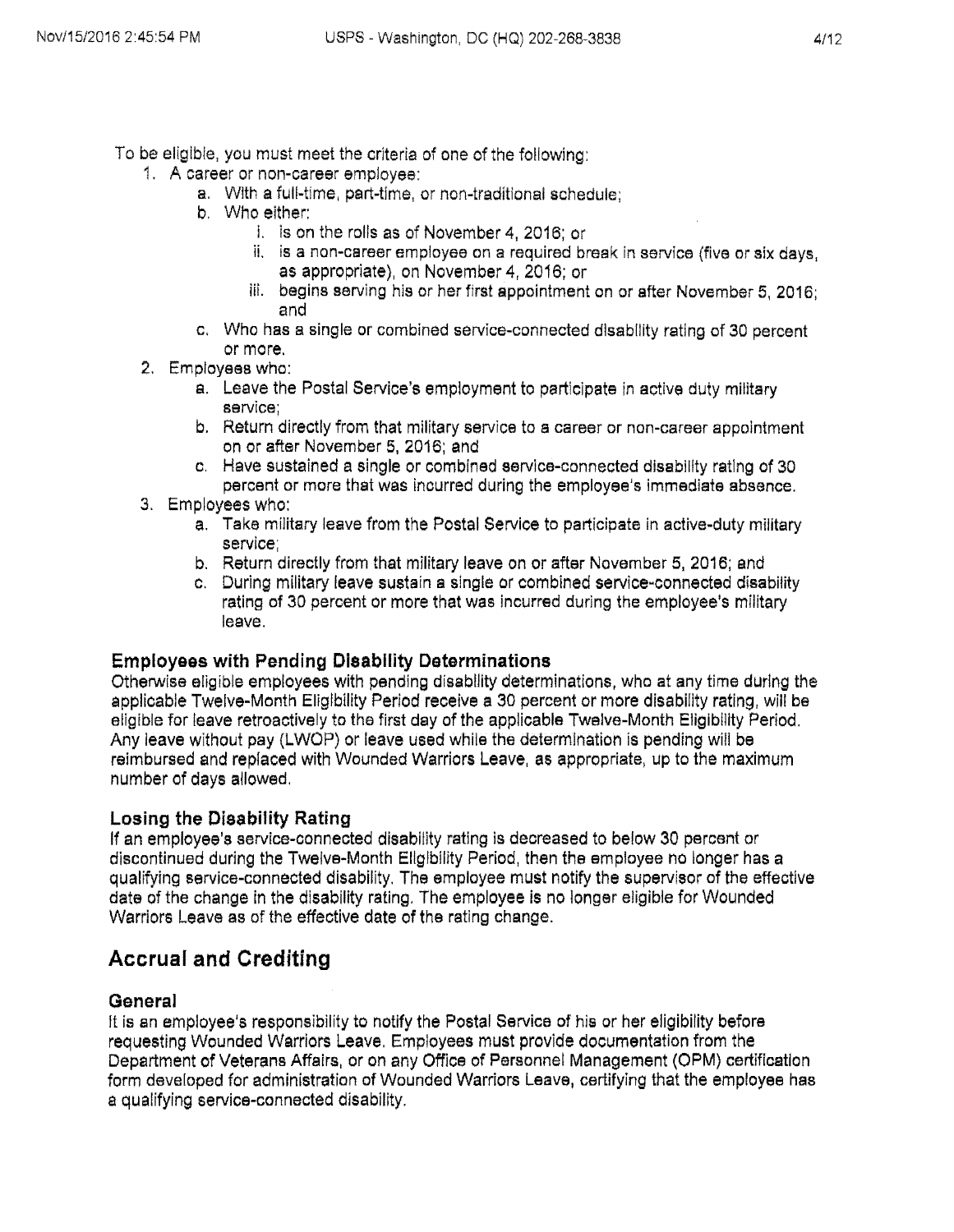#### Initial Eligibility

Each eligible employee will be credited with 104 hours of Wounded Warriors Leave following the Posta! Service's receipt of documentation supporting the employee's eligibility. Wounded Warriors Leave will be available for use retroactively to the first day of the Twelve-Month Eligibility Period.

### Employees Returning to the Postal Service

Employees with a service-connected disability rated at 30 percent or more will have any unused portion of their Wounded Warriors Leave restored for the remaining months of the Twelve-Month Eligibility Period if they meet the following requirements:

- a. Leave postal employment during the Twelve-Month Eligibility Period ; and
- b. Return to the Postal Service for a career or non-career appointment within the Twelve-Month Eligibility Period.

### Employees Returning to the Postal Service from Military Service

When employees return to duty with the Postal Service on or after November 5, 2016, directly from military service (with a break in service), and as a result of that military service, have sustained a new service-connected disability rated at 30 percent or more, they will:

- a. Receive the full 104 hours of Wounded Warriors Leave upon the Postal Service's receipt of documentation of their eligibility for Wounded Warriors Leave; and
- b. Have 12 calendar months to use the leave.

Wounded Warriors Leave will be available for use retroactively to the first day of re-employment with the Postal Service.

#### Employees Returning to the Postal Service from Military Leave

Employees returning to the Posta! Service from Military Leave (without a break in service) who sustain a new service-connected disability rated at 30 percent or more will receive the full 104 hours of Wounded Warriors Leave upon the Postal Service's receipt of documentation supporting the employee's eligibility.

Wounded Warriors Leave will be available for use retroactively to the first day of return to service and the employee will have 12 calendar months to use the leave.

#### Use of Leave

Eligible employees returning to the Postal Service from military leave will be able to use Wounded Warriors Leave, as appropriate, as well as any earned and remaining sick leave.

#### Entitlement to Wounded Warriors Leave

Entitlement to Wounded Warriors Leave expires at the end of an eligible employee's Twelve-Month Eligibility Period as defined on page 1. This happens regardless of the employee's actuar Wounded Warriors Leave balance. If the employee leaves the Postal Service at any time during or after the expiration of the Twelve-Month Eligibility Period, any remaining leave will not be reinstated, carried over, or paid out, except as permitted by:

- a. OPM regulations if the employee transfers to another federal agency, or
- b. As included in this Management Instruction.

## Employees with Recent Employment in Another Federal Agency

## **General**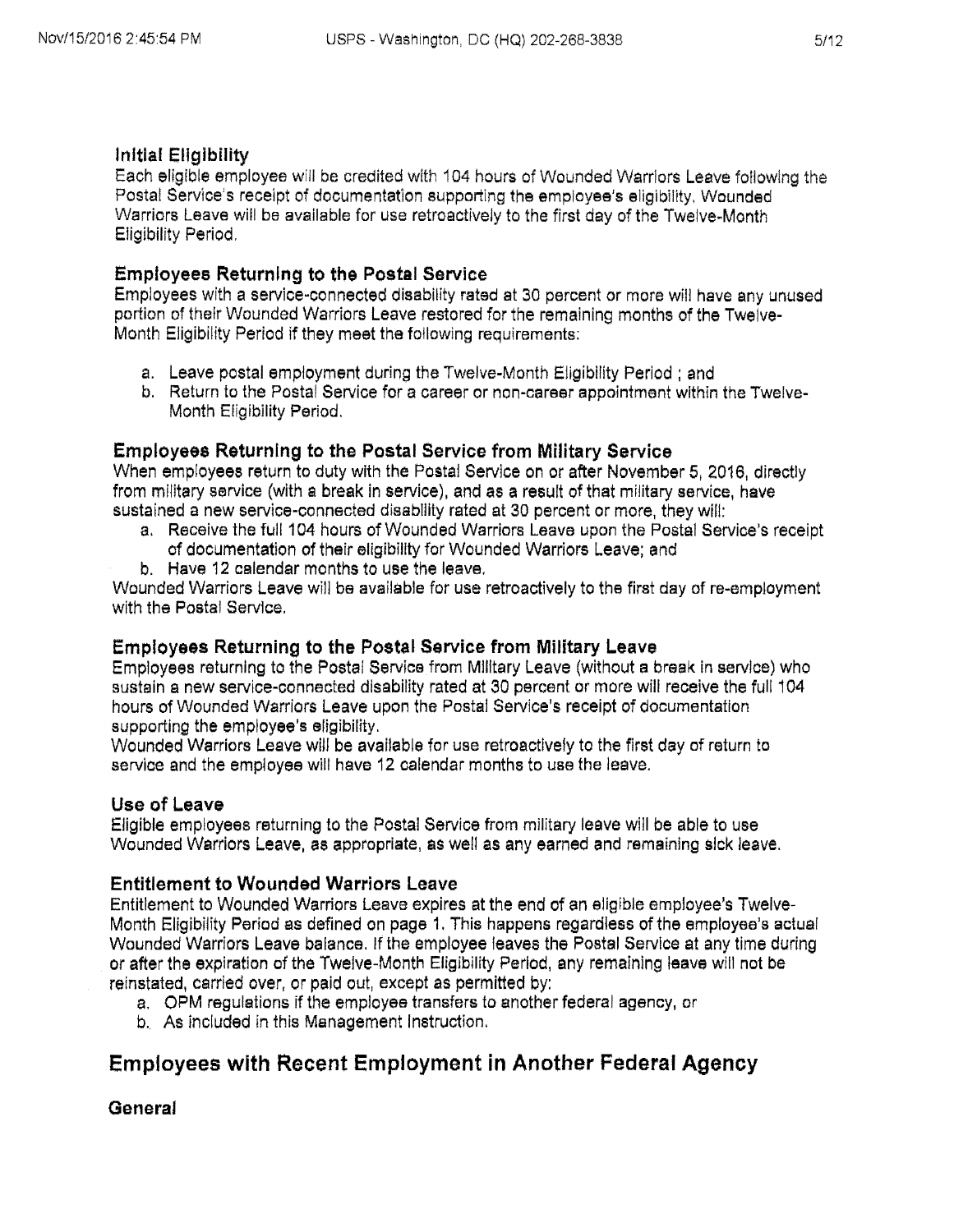If an eligible employee began employment with another federal agency and transfers to the Postal Service within the Twelve-Month Eligibility Period, the employee is eligible to use Wounded Warriors Leave for the remainder of the 12 months. The employee must certify the number of hours of Wounded Warriors Leave used at the former agency. The Postal Service will provide the employee with the remaining Wounded Warriors Leave.

### **Examples**

Here are two examples of how to use Wounded Warriors Leave when an employee transfers to the Postal Service from another federal agency:

- 1. An employee transfers from another federal agency to the Postal Service during the Twelve-Month Eligibility Period after six months with the former agency. He was eligible for Wounded Warriors Leave at the former agency. He used 40 hours of leave before transferring to the Postal Service. The employee will be eligible to use the remaining 64 hours of Wounded Warriors Leave during the next slx months of employment, provided he follows the rules in this Management Instruction.
- 2. An employee transfers from another federal agency to the Postal Service during the Twelve-Month Eligibility Period after three months with the former agency. She was eligible for Wounded Warriors Leave at the former agency. She didn't use Wounded Warriors Leave at the former agency before transferring to the Postal Service. The employee will be eligible to use the full 104 hours of Wounded Warriors Leave during the remaining nine months of her first year of federal civilian employment, provided she follows the rules in this Management Instruction.

## **Requests for Wounded Warriors Leave**

#### **Foreseeable Leave**

All employees requesting Wounded Warriors Leave must do the following:

- a. Submit their request on PS Form 3971, Request for or Notification of Absence, In advance to the appropriate supervisor; and
- b. Designate the reason for the absence as "other" and write "Wounded Warriors Leave" in the space provided.

#### **Unforeseeable Leave**

The Postal Service makes an exception to the advance approval requirement for unexpected treatment that qualifies for Wounded Warriors Leave. When the need to use Wounded Warriors Leave is not foreseeable, the employee must notify the appropriate supervisor of the following Items:

- a. The employee's treatment;
- b. The expected duration of the absence: and
- c. The applicability of Wounded Warriors Leave, as soon as possible.

Alternatively, the employee may use the Interactive Voice Response {IVR) system to record his or her absences. If the employee does not submit PS Form 3971 before the absence, the supervisor must provide it to the employee upon his or her return to duty.

#### **Approval or Disapproval**

The supervisor is responsible for approving or disapproving requests for Wounded Warriors Leave by signing PS Form 3971, and returning a copy to the employee. If a supervisor does not approve a request for leave as submitted, the supervisor must check the Disapproved block on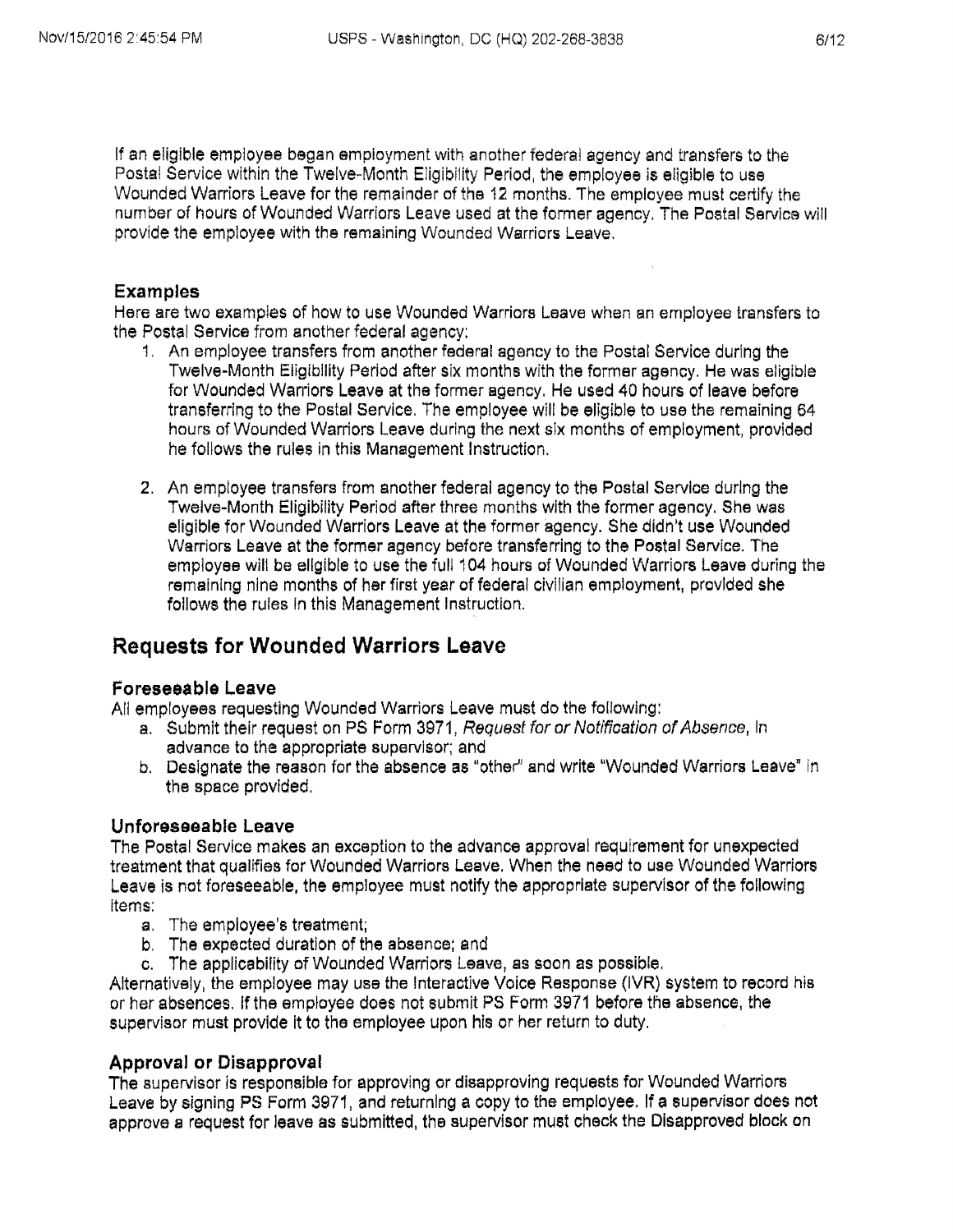PS Form 3971 and give the reason(s) for the disapproval in writing in the space provided. When

a request is disapproved, the supervisor may also grant an alternate type of leave, If any, and give with the reason for the disapproval. Supervisors must also note Absences Without Leave (AWOL) determinations the same as disapproved leave.

### Verification

To verify that Wounded Warriors Leave requested by an employee is appropriately used for the treatment of a service-connected disability, the requesting employee must submit to the supervisor a copy of PS Form 5980, Treatment Verification for Wounded Warriors Leave, certified by a health care provider that the employee used the leave to receive treatment for a covered disability. The employee must provide the verification no later than 15 calendar days after the employee returns to work.

## Charging Wounded Warriors Leave

Employees must charge Wounded Warriors Leave in the same manner as sick leave, as described In ELM 513.4.

## Integration with Other Leave Policies

#### General<sup>\*</sup>

Nothing in this section is intended to limit employees' rights or benefits available under other current policies or collective bargaining agreements.

### Integration with Family and Medical Leave Act

Employees eligible for Wounded Warriors Leave may also be able to use leave provided by the Family and Medical Leave Act (see ELM 515 for more information and ellgibillty requirements).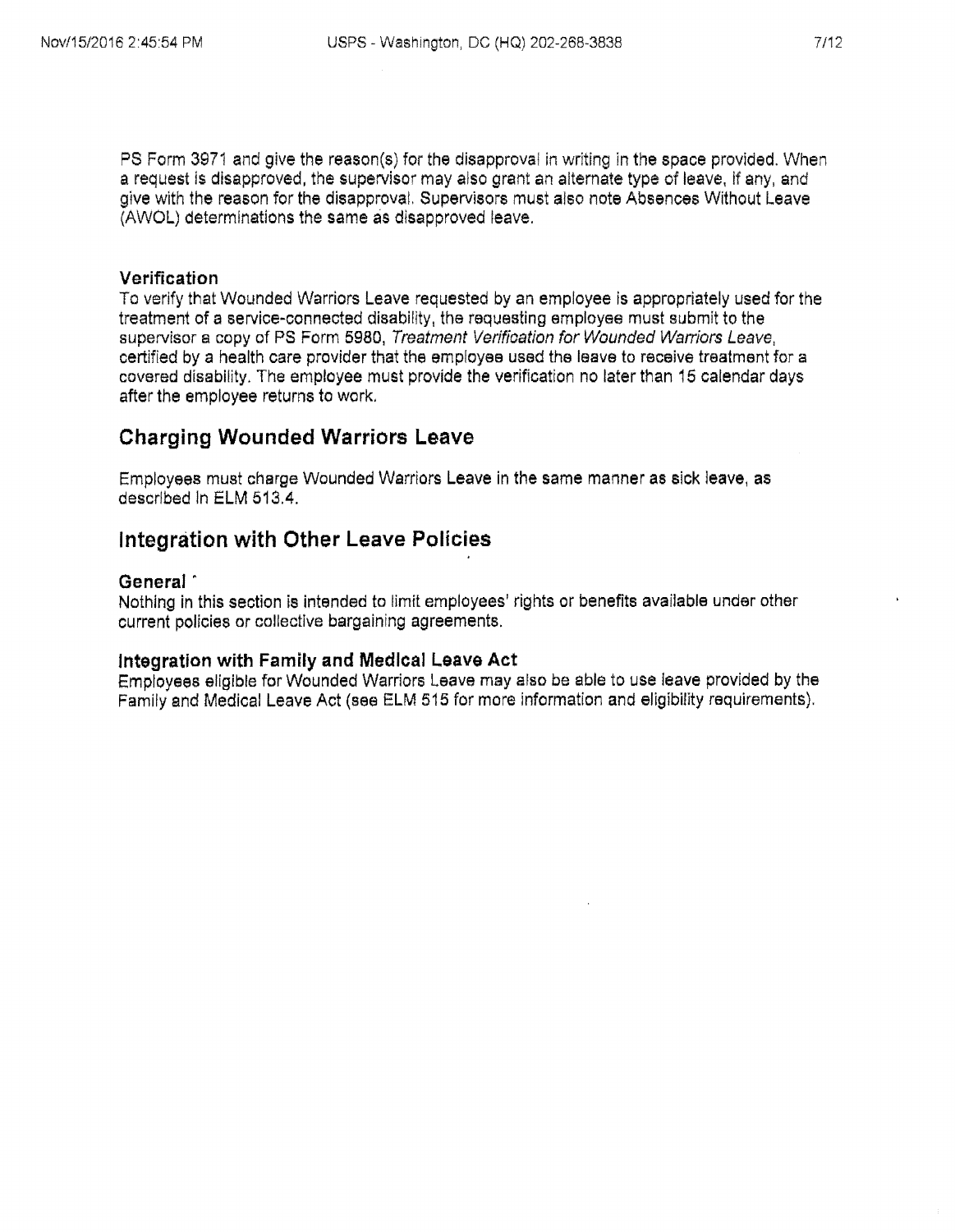# **Management Instruction**

## **Wounded Warriors Leave**

This management instruction sets forth the policy guidelines and standard procedures for administering Wounded Warriors Leave.

# **Policy Guidelines**

## **Wounded Warriors Leave**

The Postal Service supports the employment of veterans who have chosen to commence or resume a civilian career with the Postal Service following their military service. Consistent with the requirements of the Wounded Warriors Federal Leave Act of 2015, the Postal Service allows any employee who meets the eligibility requirements to take a specifically designated type of leave, without loss or reduction in pay, for undergoing medical treatment for a servicerelated disability.

## **Definitions**

Wounded Warriors Leave is an authorized absence from the Postal Service to undergo medical treatment for a service-connected disability rated at 30 percent or more. It is a separate leave category, distinct from sick leave.

Treatment is an in-person visit to a health care provider, as specified in Section 513.364 of the Employee and Labor Relations Manual (ELM), and includes the course of action prescribed by a health care provider. Treatment includes but is not limited to examination for and evaluations of the health condition that has caused the disability rating.

Health Care Provider is the employee's attending physician or other attending practitioner as recognized by ELM 515.2.

Twelve-Month Eligibility Period means the continuous 12-month period that begins on the first day of employment during which an eligible employee can use Wounded Warriors Leave. For employees on the rolls and non-career employees on a required break in service (five or six days, as appropriate) on November 4, 2016, the 12-month period begins November 5, 2016.

## **Eligibility**

## **General**

All classifications of career and non~career Postal Service employees are eligible for Wounded Warriors Leave if all of the following applies:

a. They meet one of the eligibility requirements provided under Eligible Employees, and

b. They have not previously established eligibility for Wounded Warriors Leave.

Eligible employees are entitled to only one Twelve<sup>42</sup>-Month Eligibility Period in connection with Postal Service employment

## **Eligible Employees**

Date **Effective** Number Obsoletes Unit November 5, 2016 Immediately El-510-2016~7 N/A Compensation & Benefits

Jeffrav C. Williamson Chief Human Resources Officer and Executive Vice President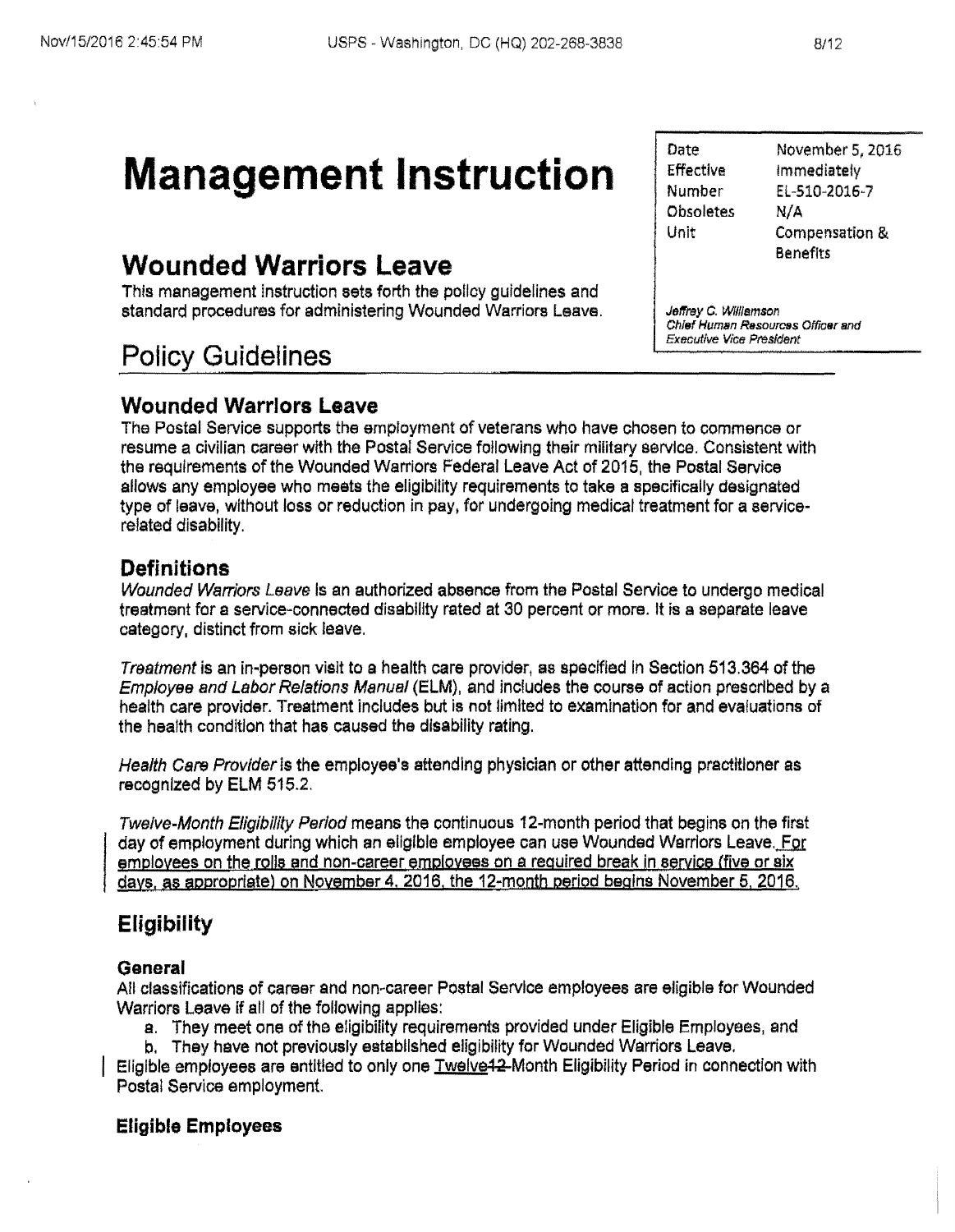To be eligible, you must meet the criteria of one of the following:

- 1. A career or non-career employee:
	- a. With a full-time, part-time, or non-traditional schedule;
	- b. Who either:
		- i. is on the rolls as of November 4, 2016; or
		- $H$ . Is a non-career employee on a required break in service (five or six days, as appropriate). on November 4. 2016: or
		- H-III. Who-begins serving his or her first appointment on or after November 5, 2016; and
	- thc.Who has a single or combined service~connected disability rating of 30 percent or more.
- 2. Employees who:
	- a. Leave the Postal Service's employment to participate in active duty military service;
	- b. Return directly from that military service to a career or non-career appointment on or after November 5, 2016; and
	- c. Have sustained a single or combined service-connected disability rating of 30 percent or more that was Incurred during the employee's immediate absence.
- 3. Employees who:
	- a. Take military leave from the Postal Service to participate in active~duty military service;
	- b. Return directly from that military leave on or after November 5, 2016; and
	- c. During military leave sustain a single or combined service-connected disability rating of 30 percent or more that was incurred during the employee's military leave.

## **Employees with Pending Disability Determinations**

Otherwise eligible Eemployees who begin employment with the Peetal Service on or after Nevember 6, 2016, with pending disability determinations, who at any time during the first applicable Twelve-Month Eligibility Period 12 menths of employment receive a 30 percent or more disability rating, will be eligible for leave retroactively to the first day of employment the applicable Twelve-Month Eligibility Period12 menths of employment. Any leave without pay (LWOP) or leave used while the determination Is pending will be reimbursed and replaced with Wounded Warriors Leave, as appropriate, up to the maximum number of days allowed.

## **Losing the Disability Rating**

If an employee's service-connected disability rating is decreased to below 30 percent or discontinued during the Twelve-Month Eligibility Period, then the employee no longer has a qualifying service~connected disability. The employee must notify the supervisor of the effective date of the change fn the disability rating. The employee is no longer eligible for Wounded Warriors Leave as of the effective date of the rating change.

## **Accrual and Crediting**

## **General**

It Is an employee's responsibility to notify the Postal Service of his or her eligibility before requesting Wounded Warriors Leave. Employees must provide documentation from the Department of Veterans Affairs, or on any Office of Personnel Management (OPM) certification form developed for administration of Wounded Warriors Leave, certifying that the employee has a qualifying service-connected disability.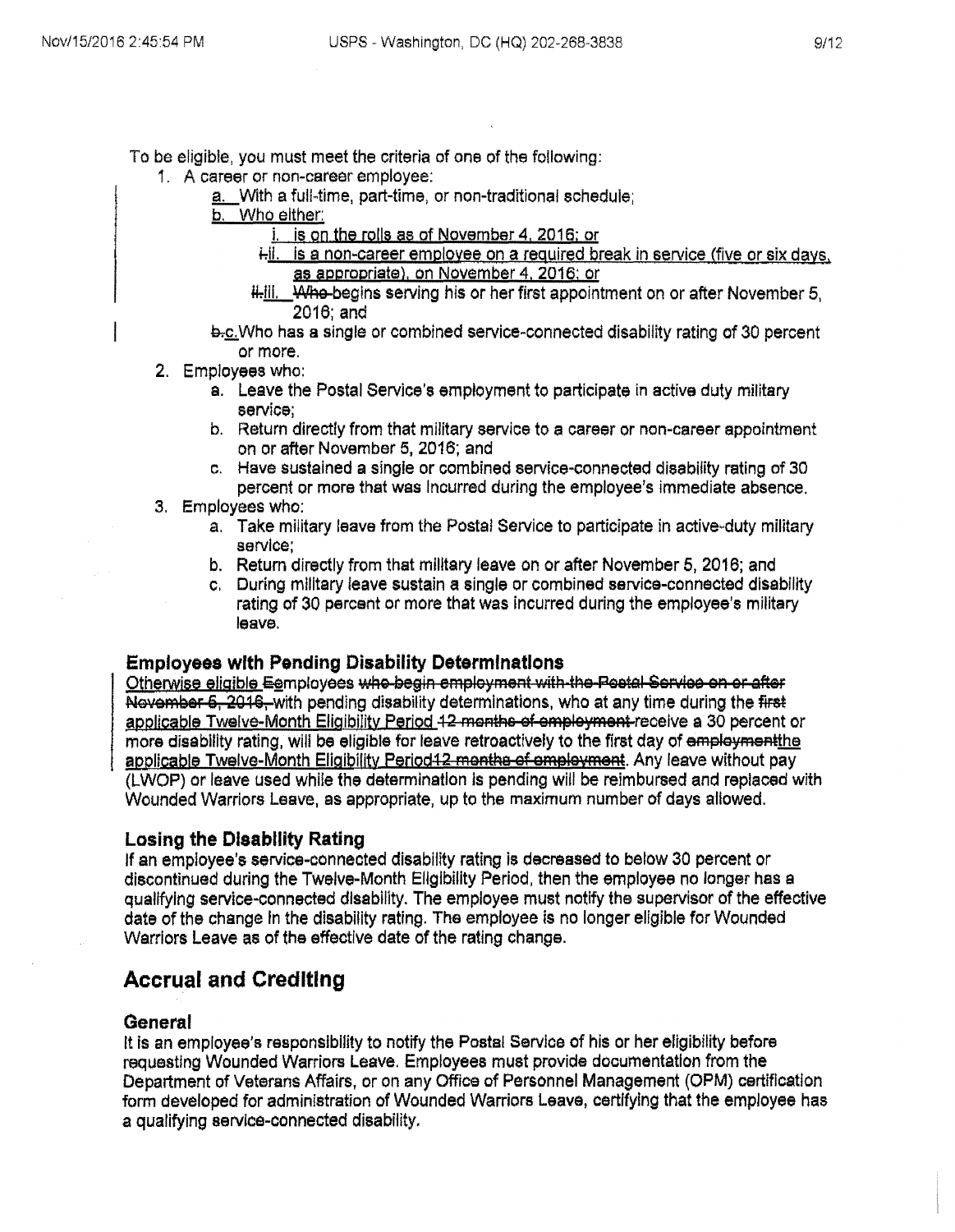## New Empleyees with a First Time Appointmentinitial Eligibility

Each eligible employee will be credited with 104 hours of Wounded Warriors Leave following the Postal Service's receipt of documentation supporting the employee's eligibility. Wounded Warriors Leave will be available for use retroactively to the first day of the Twelve-Month Eligibility Periodemployment.

## Employees Returning to the Postal Service

Employees with a service~connected disability rated at 30 percent or more will have any unused portion of their Wounded Warriors Leave restored for the remaining months of the Twelve-Month Eligibility Period that began on the firet day of their initial employment, if they meet the following requirements:

#### Began employment with the Postal Service on or after November 5, 2016;

- a. Leave postal employment during the Twelve 12-Month Eligibility Pertod ; and
- b. Return to the Postal Service for a career or non-career appointment within the Twelve12-Month Eligibility Period.

## Employees Returning to the Postal Service from Military Service

When employees return to duty with the Postal Service on or after November 5, 2016, directly from military service (with a break in service), and as a result of that military service, have sustained a new service~connected disability rated at 30 percent or more, they will:

- a. Receive the full 104 hours of Wounded Warriors Leave upon the Postal Service's receipt of documentation of their ellgibillty for Wounded Warriors Leave; and
- b. Have 12 calendar months to use the leave.

Wounded Warriors Leave will be available for use retroactively to the first day of re-employment with the Postal Service.

## Employees Returning to the Postal Service from Military leave

Employees returning to the Postal Service from Military Leave (without a break in service) who sustain a new service-connected disability rated at 30 percent or more will receive the full 104 hours of Wounded Warriors Leave upon the Postal Service's receipt of documentation supporting the employee's eligibility.

Wounded Warriors Leave will be available for use retroactively to the first day of return to service and the employee will have 12 calendar months to use the leave.

#### Use of Leave

Eligible employees returning to the Postal Service from military leave will be able to use Wounded Warriors Leave, as appropriate, as well as any earned and remaining sick leave.

## Entitlement to Wounded Warriors leave

Entitlement to Wounded Warriors Leave expires at the end of an eligible employee's 42Twelve-Month Eligibility Period as defined on page 1. This happens regardless of the employee's actual Wounded Warriors Leave balance. If the employee leaves the Postal Service at any time during or after the expiration of the Twelve-Month Eligibility Period, any remaining leave will not be reinstated, carried over, or paid out, except as permitted by:

- a. OPM regulations if the employee transfers to another federal agency, or
- b. As Included in this Management Instruction.

## Employees with Recent Employment In Another Federal Agency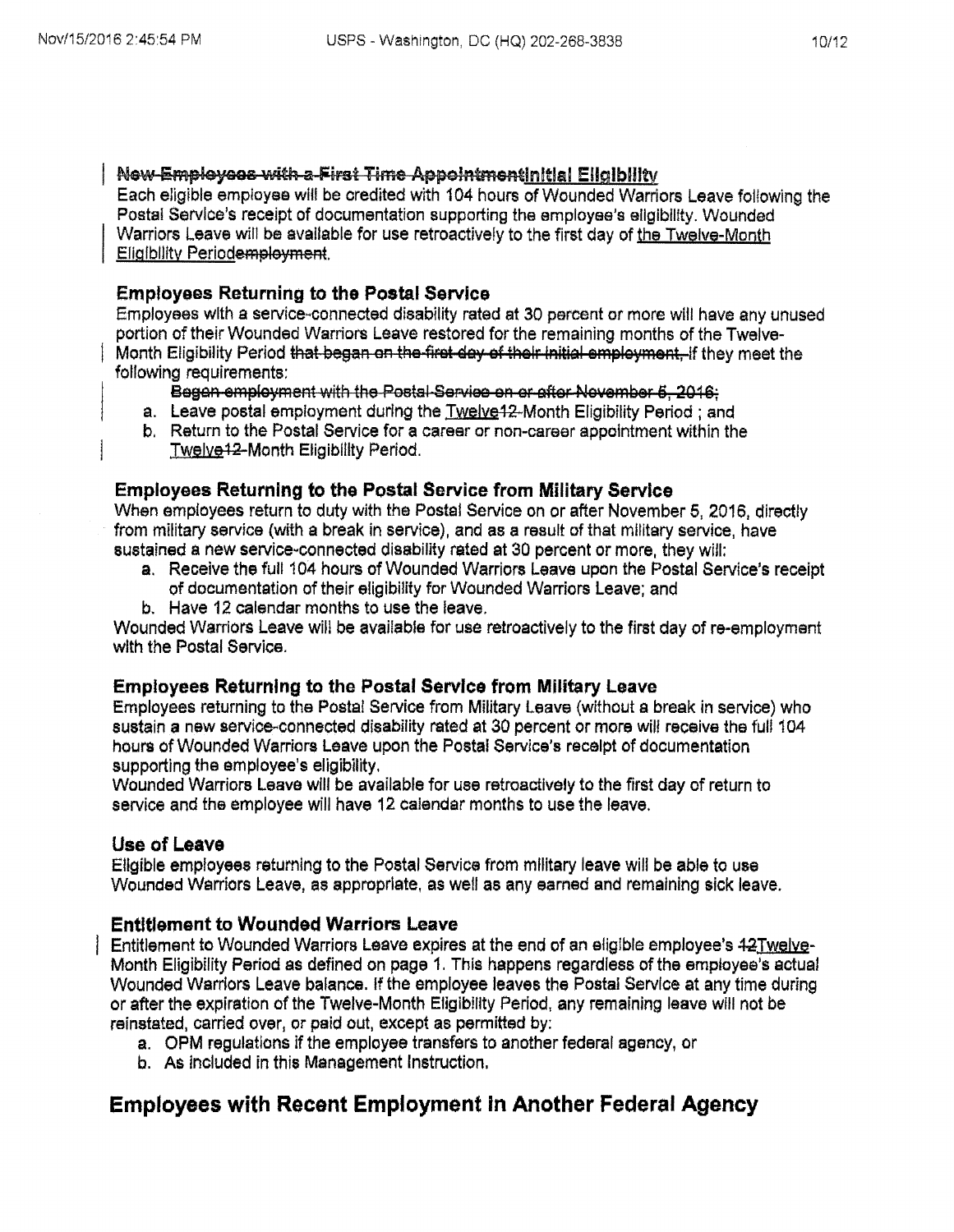### **General**

If an eligible employee began employment with another federal agency and transfers to the Postal Service within the Twelve-Month Eligibility Period, the employee is eligible to use Wounded Warriors Leave for the remainder of the 12 months. The employee must certify the number of hours of Wounded Warriors Leave used at the former agency. The Postal Service will provide the employee with the remaining Wounded Warriors Leave.

### **Examples**

Here are two examples of how to use Wounded Warriors Leave when an employee transfers to the Postal Service from another federal agency:

- 1. An employee transfers from another federal agency to the Postal Service during the Twelve42-Month Eligibility Period after six months with the former agency. He was eligible for Wounded Warriors Leave at the former agency. He used 40 hours of leave before transferring to the Postal Service. The employee will be eligible to use the remaining 64 hours of Wounded Warriors Leave during the next six months of employment, provided he follows the rules in this Management Instruction.
- 2. An employee transfers from another federal agency to the Postal Service during the Twelve42-Month Eligibility Period after three months with the former agency. She was eligible for Wounded Warriors Leave at the former agency. She didn't use Wounded Warriors Leave at the former agency before transferring to the Postal Service. The employee will be eligible to use the full 104 hours of Wounded Warriors Leave during the remaining nine months of her first year of federal civilian employment, provided she follows the rules in this Management Instruction.

## **Requests for Wounded Warriors Leave**

## **Foreseeable Leave**

AI! employees requesting Wounded Warriors Leave must do the following:

- a. Submit their request on PS Form 3971, Request for or Notification of Absence, in advance to the appropriate supervisor; and
- b. Designate the reason for the absence as "other'' and write "Wounded Warriors Leave" in the space provided.

#### **Unforeseeable Leave**

The Postal Service makes an exception to the advance approval requirement for unexpected treatment that qualifies for Wounded Warriors Leave. When the need to use Wounded Warriors Leave Is not foreseeable, the employee must notify the appropriate supervisor of the following items:

- a. The employee's treatment;
- b. The expected duration of the absence; and
- c. The applicability of Wounded Warriors Leave, as soon as possible.

Alternatively, the employee may use the Interactive Voice Response (IVR) system to record his or her absences. If the employee does not submit PS Form 3971 before the absence, the supervisor must provide it to the employee upon his or her return to duty.

## **Approval or Disapproval**

The supervisor Is responsible for approving or disapproving requests for Wounded Warriors Leave by signing PS Form 3971, and returning a copy to the employee. If a supervisor does not